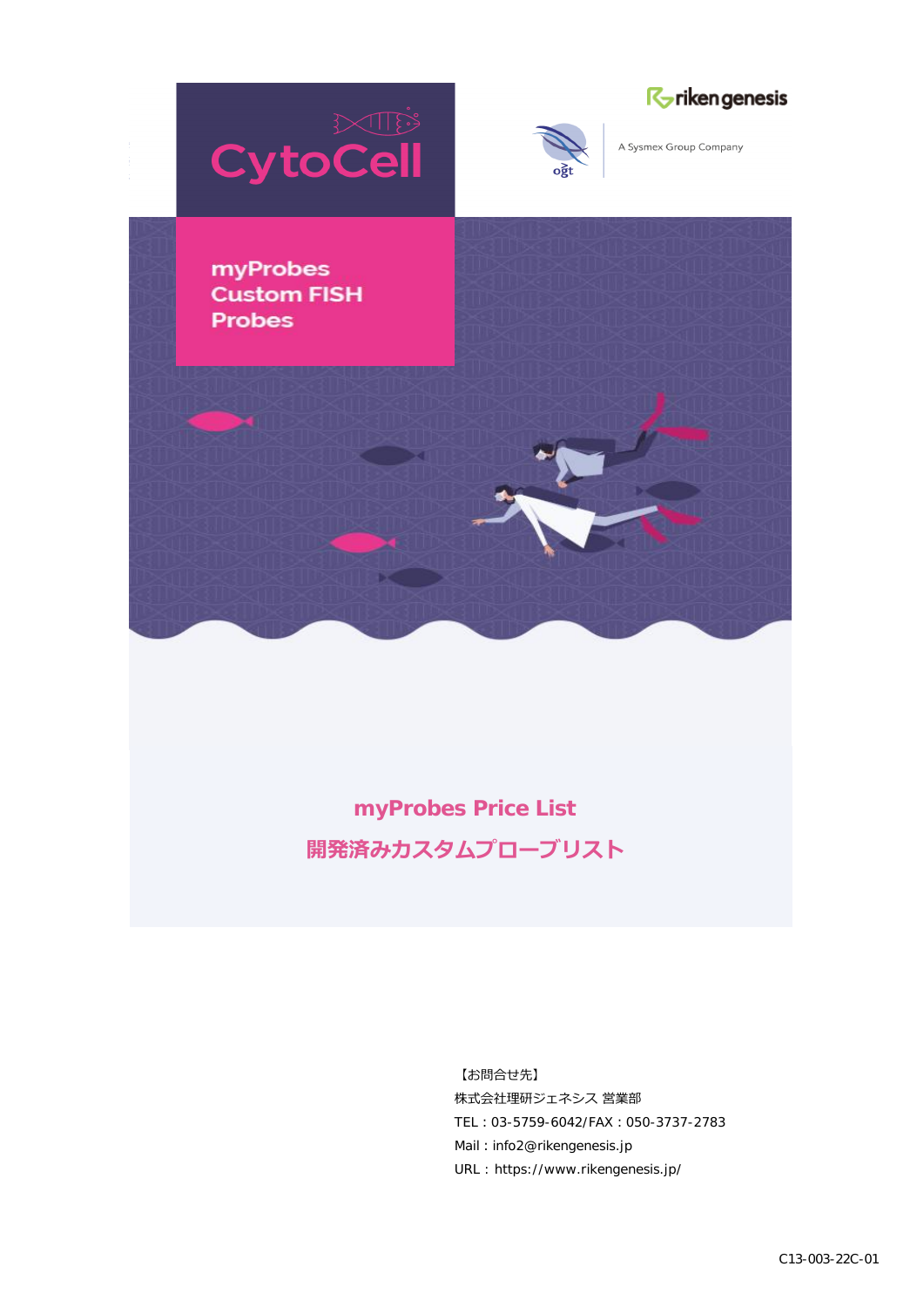**TITING TITING TITING THE NATURAL TITING THE** 

## **myProbes® Custom FISH Probes**

myProbesは、BAC-2-FISH™プロセスを使⽤して独⾃の蛍光insituハイブリダイゼーショ ン(FISH)プローブを提供する、カスタム設計・製造のサービスです。 開発済の myProbesは、単純なカタログ製品の変更プローブのほか、全く新しい開発プローブも取 り揃えております。

- 開発済myProbesの最小ご注文単位: 10テスト
- 掲載の製品は、研究用試薬としてのみご使用いただけます
- プローブマップ、納期、価格に関するお問合せは、理研ジェネシスまでお問合せ下さい

| APPLICATION          | PRODUCT CODE | <b>PAGE</b> |  |
|----------------------|--------------|-------------|--|
| Haematology          | <b>MPH</b>   | 3           |  |
| Haematopathology     | <b>MPD</b>   | 5           |  |
| Pathology            | <b>MPP</b>   | 6           |  |
| Constitutional       | <b>MPA</b>   | 9           |  |
| <b>Custom Panels</b> | <b>MPH</b>   | 10          |  |

リストに掲載のないプローブに関しては、 理研ジェネシスまでご相談下さい: info2@rikengenesis.jp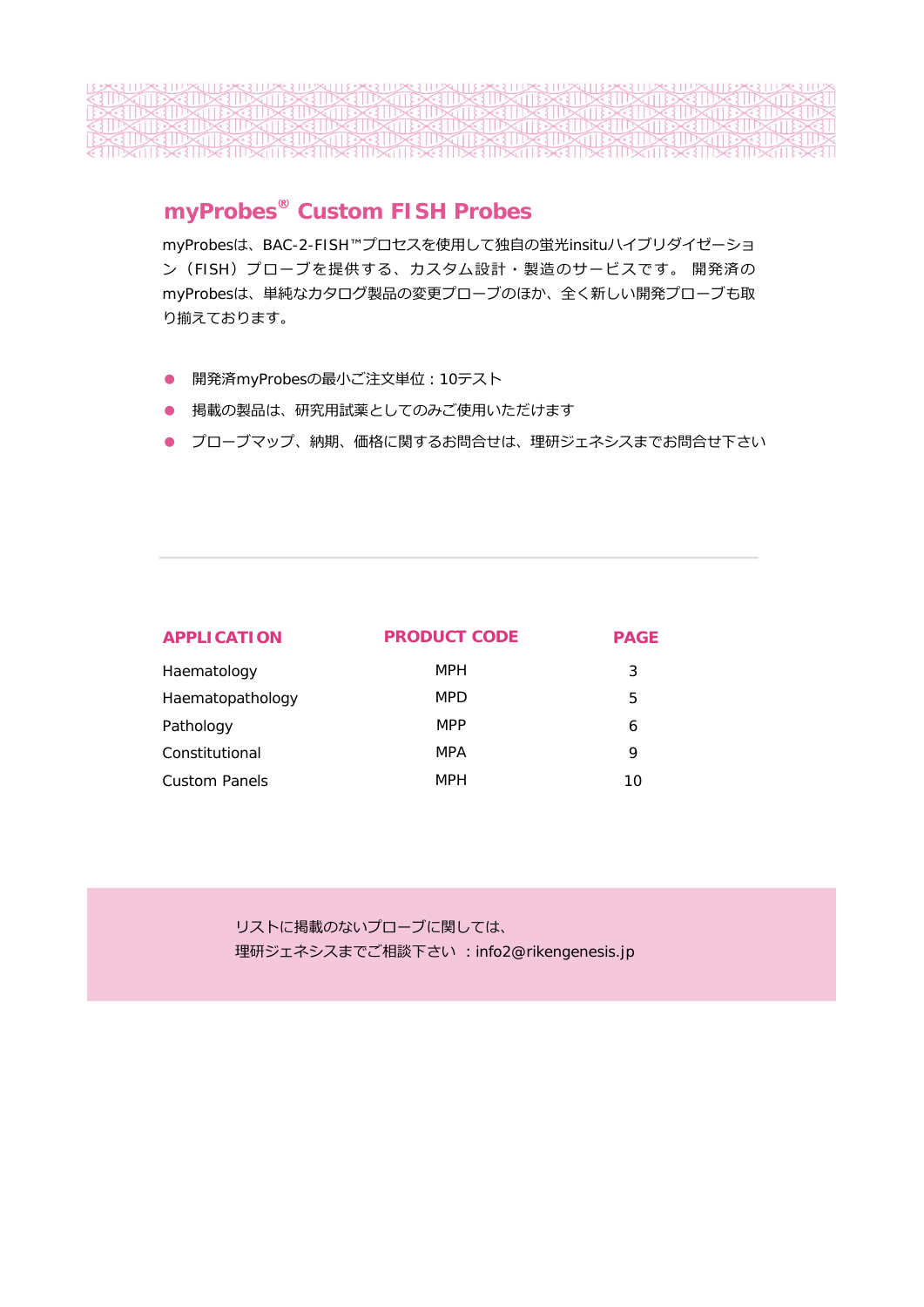| Application | Probe Target                              | Probe Type                 | <b>Product Code</b> | Region                                     | Label        |          | Price        | Notes |
|-------------|-------------------------------------------|----------------------------|---------------------|--------------------------------------------|--------------|----------|--------------|-------|
| Haematology | 11c/7c/9c                                 | Enumeration                | MPA10880            | 11cen / 7cen / 9cen                        | 111          | ¥108,000 | (税込¥118,800) |       |
|             |                                           |                            |                     |                                            | $\Box$       |          |              |       |
| Haematology | 15cen/9qhet/5p15.31                       | Enumeration                | MPH2920             | 15cen / 9q12 / 5p15.31                     |              | ¥108,000 | (税込¥118,800) |       |
| Haematology | 15q13.1/DMD/Xp21.1                        | Translocation              | MPH13750            | 15q13.1-13.2 / Xp21.1 / Xp21.1             | 111          | ¥108,000 | (税込¥118,800) |       |
| Haematology | 20q Deletion in Orange (telomere control) | Deletion                   | MPH10110            | 20q12                                      | $\mathbf{H}$ | ¥108,000 | (税込¥118,800) |       |
| Haematology | 3c/7c/11c                                 | Enumeration                | MPH12610            | 3p11.1 / 7p11.1 / 11p11.1                  | 111          | ¥108,000 | (税込¥118,800) |       |
| Haematology | 6q21/6p22.3                               | Deletion                   | MPH4520             | 6q21 / 6p22.3                              | $\mathbf{L}$ | ¥108,000 | (税込¥118,800) |       |
|             | 7c/9c/11c                                 | Enumeration                | MPA10880            | 7cen / 9cen / 11cen                        |              | ¥108,000 |              |       |
| Haematology |                                           |                            |                     |                                            | Ш            |          | (税込¥118,800) |       |
| Haematology | ABL/BCR in Orange                         | Translocation              | MPH9770             | 9q34.11-q34.12 / 22q11.22-q11.23           | $\mathbf{H}$ | ¥108,000 | (税込¥118,800) |       |
| Haematology | ABL/BCR Plus in Orange                    | Translocation              | MPH10040            | 22q11.22-q11.23 / 9q34.11-q34.12 / 9q34.11 | 111          | ¥108,000 | (税込¥118,800) |       |
| Haematology | ABL1                                      | Breakapart                 | MPH2840             | 9q34.11-q34.13                             | $\mathbf{H}$ | ¥108,000 | (税込¥118,800) |       |
| Haematology | ABL1/BCR Fast                             | Translocation              | MPH4590             | 9q34.11-q34.12 / 22q11.22-11.23            | $\mathbf{L}$ | ¥108,000 | (税込¥118,800) |       |
|             |                                           |                            |                     |                                            |              |          |              |       |
| Haematology | ABL <sub>2</sub>                          | Breakapart                 | MPH2850             | 1q25.2                                     | $\mathbf{L}$ | ¥108,000 | (税込¥118,800) |       |
| Haematology | ACP5/BLVRB                                | Enumeration                | MPH6510             | 19p13.2 / 19p13.2                          | $\mathbf{H}$ | ¥108,000 | (税込¥118,800) |       |
| Haematology | AML1/P16/PAX5/TEL                         | Various                    | MPD2760             | 21q22.12 / 9p21.3 / 9p13.2 / 12p13.2       | 1111         | ¥221,000 | (税込¥243,100) |       |
| Haematology | AML1/RB1/18c                              | Various                    | MPH1800             | 21q22.12 / 13q14.2 / 18cen                 | 111          | ¥108,000 | (税込¥118,800) |       |
| Haematology | ARID1A/STAT/ZEB1                          | Deletion                   | MPH2470             | 1p36.1 / 17q21.2 / 10p11.2                 | 111          | ¥108,000 | (税込¥118,800) |       |
|             |                                           |                            |                     |                                            |              |          |              |       |
| Haematology | ATF7IP                                    | Breakapart                 | MPH8210             | 12p13.1-p12.3                              | $\perp$      | ¥108,000 | (税込¥118,800) |       |
| Haematology | ATM in Orange                             | Deletion                   | MPH9800             | 11q22.3 / 11cen                            | $\mathbf{L}$ | ¥108,000 | (税込¥118,800) |       |
| Haematology | ATM/GLI in Orange                         | Amplification/Deletion     | MPH2210             | 11q22.3 / 12q13.3                          | $\perp$      | ¥108,000 | (税込¥118,800) |       |
| Haematology | BCL9                                      | Breakapart                 | MPH8200             | 1q21.1-q21.2                               | $\mathbf{L}$ | ¥108,000 | (税込¥118,800) |       |
| Haematology | <b>BCR/ABL</b> in Orange                  | Translocation              | MPH9770             | 22q11.22-q11.23 / 9q34.11-q34.12           | $\perp$      | ¥108,000 | (税込¥118,800) |       |
|             |                                           |                            |                     |                                            |              |          |              |       |
| Haematology | BCR/ABL Plus in Orange                    | Translocation              | MPH10040            | 22q11.22-q11.23 / 9q34.11-q34.12 / 9q34.11 | ШI           | ¥108,000 | (税込¥118,800) |       |
| Haematology | BCR/ABL1 Fast                             | Dual Fusion                | MPH23390            | 22q11.22-q11.23 / 9q34.11-q34.12           | $\perp$      | ¥108,000 | (税込¥118,800) |       |
| Haematology | BCR/ABL1 Fast                             | Translocation              | MPH4590             | 22q11.22-11.23 / 9q34.11-q34.12            | $\perp$      | ¥108,000 | (税込¥118,800) |       |
| Haematology | BCR/ABL1 Tri-Colour Fast                  | Dual Fusion                | MPH24610            | 22q11.22-q11.23 / 9q34.11-q34.13           | HТ           | ¥108,000 | (税込¥118,800) |       |
| Haematology | BLVRB/ACP5                                | Enumeration                | MPH6510             | 19p13.2 / 19p13.2                          | $\perp$      | ¥108,000 | (税込¥118,800) |       |
|             |                                           |                            |                     |                                            |              |          |              |       |
| Haematology | CBFA2T3/GLIS2 inv(16)                     | Dual Fusion                | MPH4860             | 16q24.3 / 16p13.3                          | $\perp$      | ¥108,000 | (税込¥118,800) |       |
| Haematology | CBFB in Orange                            | Breakapart                 | MPH2390             | 16q22.1                                    | $\mathbf{L}$ | ¥108,000 | (税込¥118,800) |       |
| Haematology | CBFB/MYH11 in Orange                      | Translocation              | MPH9900             | 16q22.1 / 16p13.11                         | $\mathbf{H}$ | ¥108,000 | (税込¥118,800) |       |
| Haematology | CCND3/SEC63/MYB                           | Amplification/Deletion     | MPH2560             | 6p21.1 / 6q21 / 6q23.3                     | Ш            | ¥108,000 | (税込¥118,800) |       |
|             | CD37/TRAIL in Orange                      | Deletion                   | <b>MPH0860</b>      | 19q13.3 / 8p21.3                           | $\mathbf{H}$ | ¥108,000 | (税込¥118,800) |       |
| Haematology |                                           |                            |                     |                                            |              |          |              |       |
| Haematology | CDKN2C/CKS1B in Orange                    | Amplification/Deletion     | MPH10050            | 1p32.3 / 1q21.3-q22                        | $\perp$      | ¥108,000 | (税込¥118,800) |       |
| Haematology | CHIC2/10c/17c                             | Enumeration                | MPH3410             | 4q12 / 10cen / 17cen                       | 111          | ¥108,000 | (税込¥118,800) |       |
| Haematology | CHIC2/FIP1L1/PDGFRA                       | Deletion                   | MPH2170             | 4q12 / 4q12 / 4q12                         | 111          | ¥108,000 | (税込¥118,800) |       |
| Haematology | CKS1B/CDKN2C in Orange                    | Amplification/Deletion     | MPH10050            | 1q21.3-q22 / 1p32.3                        | $\perp$      | ¥108,000 | (税込¥118,800) |       |
| Haematology | CKS1B/P53                                 | Amplification/Deletion     | MPH2940             | 1q21.3-- q22 / 17p13.1                     | $\perp$      | ¥108,000 | (税込¥118,800) |       |
|             |                                           |                            |                     |                                            |              |          |              |       |
| Haematology | cMYC (MYC) in Orange                      | Breakapart                 | MPH9790             | 8q24.21                                    | $\perp$      | ¥108,000 | (税込¥118,800) |       |
| Haematology | cMYC/8cen                                 | Amplification              | MPH3120             | 8q24.21 / 8cen                             | $\mathbf{L}$ | ¥108,000 | (税込¥118,800) |       |
| Haematology | CMYC/D20S108                              | Breakapart/Deletion        | MPH2480             | 8q24.21 / 20q12                            | $\perp$      | ¥108,000 | (税込¥118,800) |       |
| Haematology | COL1A1/PDGFB                              | Dual Fusion                | MPH0290             | 17q21.33 / 22q13.1                         | $\perp$      | ¥108,000 | (税込¥118,800) |       |
| Haematology | CRLF2/P2RY8 Tri-Colour                    | Breakapart/Deletion        | MPH20850            | Xp22.33                                    | HТ           | ¥108,000 | (税込¥118,800) |       |
|             |                                           |                            |                     |                                            |              |          |              |       |
| Haematology | CSF1R                                     | Breakapart                 | MPH2870             | 5q32                                       | $\perp$      | ¥108,000 | (税込¥118,800) |       |
| Haematology | CSF1R/5p15.31 in Orange                   | Deletion                   | MPH4050             | 5q32-q33.1 / 5p15.31                       | $\mathbf{L}$ | ¥108,000 | (税込¥118,800) |       |
| Haematology | CTNND2/D13S319                            | Deletion                   | MPH11950            | 5p15.2 / 13q14.2-q14.3                     | $\perp$      | ¥108,000 | (税込¥118,800) |       |
| Haematology | D13S25/D13S319/RB1                        | Deletion                   | MPH3570             | 13q14.2 / 13q14.2 / 13q14.3                | Ш            | ¥108,000 | (税込¥118,800) |       |
| Haematology | D13S319/11cen                             | Deletion                   | MPH22950            | 13q14.2-13q14.3 / 11cen                    | $\mathbf{H}$ | ¥108,000 | (税込¥118,800) |       |
|             |                                           |                            |                     |                                            |              |          |              |       |
| Haematology | D13S319/13q34                             | Deletion                   | MPH3720             | 13q14.2 / 13q34                            | $\mathbf{H}$ | ¥108,000 | (税込¥118,800) |       |
| Haematology | D13S319/P53/ATM in Orange                 | Deletion                   | MPH13000            | 13q14.2 / 17p13.1 / 11q22.3                | Ш            | ¥108,000 | (税込¥118,800) |       |
| Haematology | D13S319/CTNND2                            | Deletion                   | MPH11950            | 13q14.2-q14.3 / 5p15.2                     | $\mathbf{H}$ | ¥108,000 | (税込¥118,800) |       |
| Haematology | D13S319/RB1/D13S25                        | Deletion                   | MPH3570             | 13q14.2 / 13q14.3 / 13q14.2                | Ш            | ¥108,000 | (税込¥118,800) |       |
| Haematology | D20S108/8cen                              | Deletion                   | MPH0760             | 20q12 / 8cen                               | $\mathbf{L}$ | ¥108,000 | (税込¥118,800) |       |
|             | D20S108/CMYC                              | Breakapart/Deletion        | MPH2480             | 20q12 / 8q24.21                            | $\mathbf{L}$ | ¥108,000 | (税込¥118,800) |       |
| Haematology |                                           |                            |                     |                                            |              |          |              |       |
| Haematology | D7S486/EGFR/RELN                          | Deletion                   | MPH1470             | 7q31.2 / 7p11.2 / 7q22.1                   | Ш            | ¥108,000 | (税込¥118,800) |       |
| Haematology | DEK/NUP214                                | Dual Fusion                | MPH4290             | 6p22.3 / 9q34.12-13                        | $\perp$      | ¥108,000 | (税込¥118,800) |       |
| Haematology | Del(7q) Plus                              | Deletion                   | MPH13880            | 7q36.1 / 7q22.1 / 7cen                     | 111          | ¥108,000 | (税込¥118,800) |       |
| Haematology | DLEU2/RB1/12c                             | Deletion/Enumeration       | MPH0930             | 13q14.2 / 13q14.2 / 12cen                  | ПT           | ¥108,000 | (税込¥118,800) |       |
|             | DLEU7/RB1/12c                             | Deletion/Enumeration       | MPH2980             |                                            | 1 L L        | ¥108,000 | (税込¥118,800) |       |
| Haematology |                                           |                            |                     | 13q14.3 / 13q14.2 / 12cen                  |              |          |              |       |
| Haematology | E2A (TCF3) in Orange                      | Breakapart                 | MPH9870             | 19p13.3                                    | $\perp$      | ¥108,000 | (税込¥118,800) |       |
| Haematology | E2A/HLF                                   | Translocation, Dual Fusion | MPH16800            | 19p13.3 / 17q22                            | $\mathbf{H}$ | ¥108,000 | (税込¥118,800) |       |
| Haematology | EBF1                                      | Breakapart                 | MPH2570             | 5q33.3                                     | $\perp$      | ¥108,000 | (税込¥118,800) |       |
| Haematology | EGFR/RELN/D7S486                          | Deletion                   | MPH1470             | 7p11.2 / 7q22.1 / 7q31.2                   | Ш            | ¥108,000 | (税込¥118,800) |       |
| Haematology | EP300                                     | Breakapart                 | MPH11490            | 22q13.2                                    | $\mathbf{H}$ | ¥108,000 | (税込¥118,800) |       |
|             | EPOR                                      | Breakapart                 | MPH2830             |                                            |              | ¥108,000 |              |       |
| Haematology |                                           |                            |                     | 19p13.2                                    | $\mathbf{L}$ |          | (税込¥118,800) |       |
| Haematology | ETV6/MNX1                                 | Dual Fusion                | MPH4870             | 12p13.2 / 7q36.3                           | $\perp$      | ¥108,000 | (税込¥118,800) |       |
| Haematology | FIP1L1/CHIC2/PDGFRA in Orange             | Deletion                   | MPH9990             | 4q12 / 4q12 / 4q12                         | Ш            | ¥108,000 | (税込¥118,800) |       |
| Haematology | FIP1L1/PDGFRA/CHIC2                       | Deletion                   | MPH2170             | 4q12 / 4q12 / 4q12                         | ПI           | ¥108,000 | (税込¥118,800) |       |
| Haematology | FLT3                                      | Breakapart                 | MPH26330            | 13q12.2-q12.3                              | $\mathbf{H}$ | ¥108,000 | (税込¥118,800) |       |
| Haematology | GLI/ATM in Orange                         | Amplification/Deletion     | MPH2210             | 12q13.3 / 11q22.3                          | $\perp$      | ¥108,000 | (税込¥118,800) |       |
|             |                                           |                            |                     |                                            |              |          |              |       |
| Haematology | GLIS2 inv(16)/CBFA2T3                     | Dual Fusion                | MPH4860             | 16p13.3 / 16q24.3                          | $\perp$      | ¥108,000 | (税込¥118,800) |       |
| Haematology | HLF                                       | Breakapart                 | MPH14420            | 17q22                                      | $\mathbf{L}$ | ¥108,000 | (税込¥118,800) |       |
| Haematology | hTERT/NSD1 in Orange                      | Amplification/Deletion     | MPH2700             | 5p15.33 / 5q35.2-q35.3                     | $\perp$      | ¥108,000 | (税込¥118,800) |       |
| Haematology | IGH/CRLF2                                 | Dual Fusion                | MPH15820            | 14q32.33 / Xp22.33                         | $\perp$      | ¥108,000 | (税込¥118,800) |       |
| Haematology | IGH/IL3                                   | Dual Fusion                | MPH23120            | 14q32.33 / 5q31.1                          | $\perp$      | ¥108,000 | (税込¥118,800) |       |
|             |                                           |                            |                     |                                            |              |          |              |       |
| Haematology | IGH/MAF v2                                | Dual Fusion                | MPH22700            | 14q32.33 / 16q23.1-16q23.2                 |              | ¥108,000 | (税込¥118,800) |       |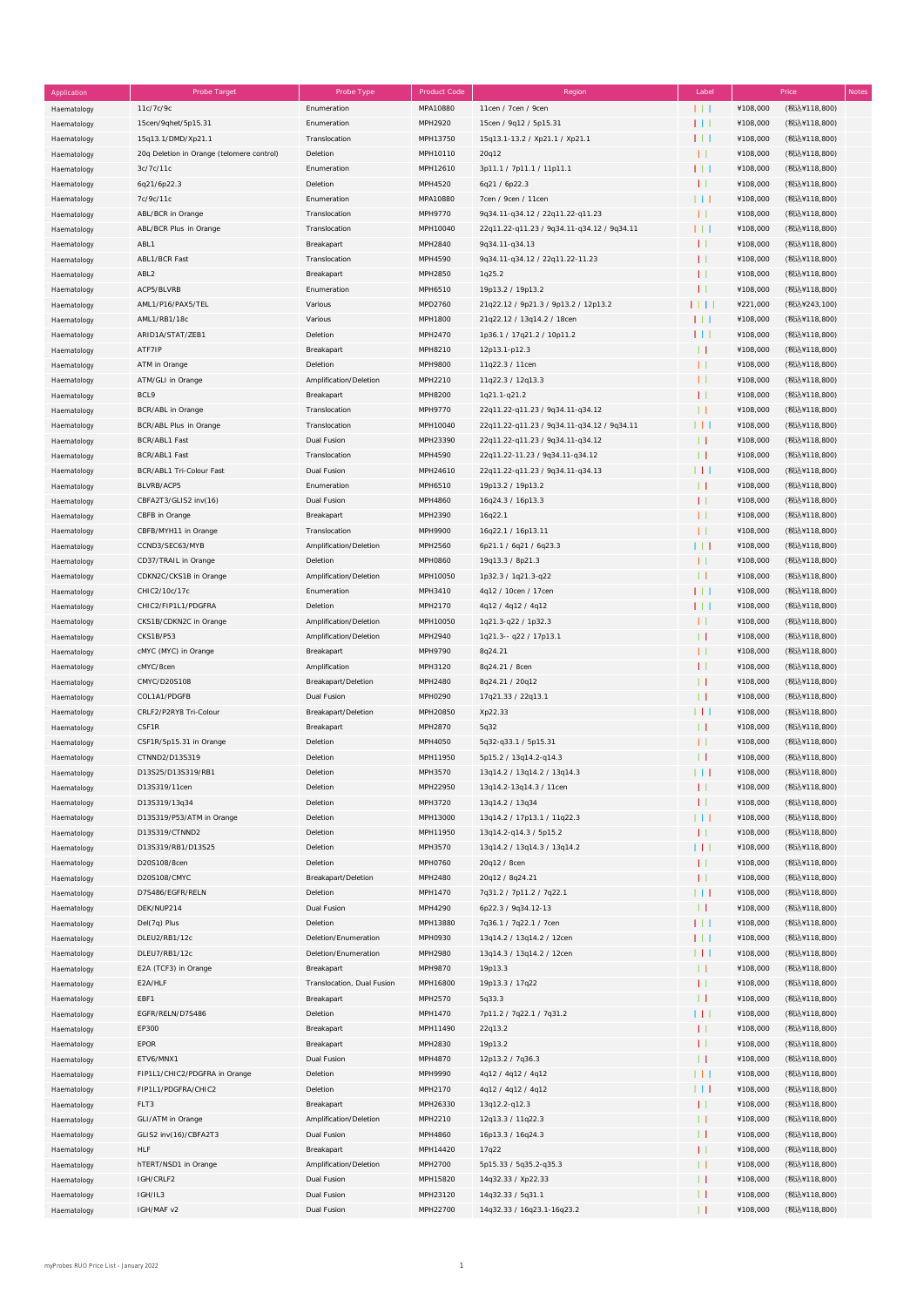| Application | Probe Target                  | Probe Type             | <b>Product Code</b> | Region                               | Label        |          | Price        | Notes      |
|-------------|-------------------------------|------------------------|---------------------|--------------------------------------|--------------|----------|--------------|------------|
| Haematology | IGH/MAFB in Orange            | Translocation          | MPH10090            | 14q32.33 / 20q12                     | $\perp$      | ¥108,000 | (税込¥118,800) |            |
| Haematology | IGK in Orange                 | Breakapart             | MPH10010            | 2p11.2                               | $\mathbf{L}$ | ¥108,000 | (税込¥118,800) |            |
| Haematology | IKZF1                         | Breakapart             | MPH6360             | 7p12.2 / 7p12.1-p12.2                | $\mathbf{H}$ | ¥108,000 | (税込¥118,800) |            |
| Haematology | JAK2                          | Breakapart             | MPH2860             | 9p24.1                               | $\perp$      | ¥108,000 | (税込¥118,800) |            |
|             | KDM5A/NUP98                   |                        | MPH8220             |                                      | $\mathbf{H}$ | ¥108,000 |              |            |
| Haematology |                               | Dual Fusion            |                     | 12p13.33 / 11p15.4                   |              |          | (税込¥118,800) |            |
| Haematology | KIAA1509                      | Breakapart             | MPH1350             | 14q32.11-q32.12                      | $\mathbf{L}$ | ¥108,000 | (税込¥118,800) |            |
| Haematology | KIAA1509/PDGFRB               | Dual Fusion            | MPH1660             | 14q32.11-q32.12 / 5q32               | $\perp$      | ¥108,000 | (税込¥118,800) |            |
| Haematology | MAFB/IGH in Orange            | Translocation          | MPH10090            | 20q12 / 14q32.33                     | $\mathbf{H}$ | ¥108,000 | (税込¥118,800) |            |
| Haematology | MECOM/RPN1                    | Dual Fusion            | MPH6550             | 3q26.2 / 3q21.3                      | $\mathbf{H}$ | ¥108,000 | (税込¥118,800) |            |
| Haematology | MEF2D                         | Breakapart             | MPH4830             | 1q22 / 1q23.1                        | $\mathbf{H}$ | ¥108,000 | (税込¥118,800) |            |
| Haematology | MLL/AFF1                      | Breakapart/Dual Fusion | MPH22100            | 11q23.3 / 4q21.3-q22.1               | ПT           | ¥108,000 | (税込¥118,800) |            |
| Haematology | MLL/MLLT10                    | Dual Fusion            | MPH4850             | 11q23.3 / 10p12.31                   | $\mathbf{H}$ | ¥108,000 | (税込¥118,800) |            |
|             | MLL/MLLT3                     | Breakapart/Dual Fusion | MPH21490            | 11q23.3 / 9p21.3                     | П            | ¥108,000 | (税込¥118,800) |            |
| Haematology |                               |                        |                     |                                      |              |          |              |            |
| Haematology | MLLT10/PICALM                 | Dual Fusion            | MPH10950            | 10p12.31 / 11q14.1-q14.2             | $\mathbf{H}$ | ¥108,000 | (税込¥118,800) |            |
| Haematology | MN1 in Orange                 | Breakapart             | MPH6930             | 22q12.1                              | $\mathbf{H}$ | ¥108,000 | (税込¥118,800) |            |
| Haematology | MNX1/ETV6                     | Dual Fusion            | MPH4870             | 7q36.3 / 12p13.2                     | $\mathbf{H}$ | ¥108,000 | (税込¥118,800) |            |
| Haematology | MYB/CCND3/SEC63               | Amplification/Deletion | MPH2560             | 6q23.3 / 6p21.1 / 6q21               | 111          | ¥108,000 | (税込¥118,800) |            |
| Haematology | MYB/SEC63                     | Deletion/Enumeration   | MPH6520             | 6q23.2 / 6q21                        | $\mathbf{L}$ | ¥108,000 | (税込¥118,800) |            |
| Haematology | MYC/SEC63 in Orange           | Amplification/Deletion | MPH2200             | 8q24.21 / 6q21                       | $\perp$      | ¥108,000 | (税込¥118,800) |            |
| Haematology | MYH11/CBFB in Orange          | Translocation          | MPH9900             | 16p13.11 / 16q22.1                   | $\perp$      | ¥108,000 | (税込¥118,800) |            |
|             | MYST3                         | Breakapart             | MPH14200            | 8p11.21                              | $\perp$      | ¥108,000 | (税込¥118,800) |            |
| Haematology |                               |                        |                     |                                      |              |          |              |            |
| Haematology | <b>NKX2-1</b>                 | Breakapart             | MPH10780            | 14q13.3                              | $\mathbf{L}$ | ¥108,000 | (税込¥118,800) |            |
| Haematology | NPM1/MLF1                     | Dual Fusion            | MPH11480            | 5q35.1 / 3q25.32                     | $\perp$      | ¥108,000 | (税込¥118,800) |            |
| Haematology | NSD1/hTERT in Orange          | Amplification/Deletion | MPH2700             | 5q35.2-q35.3 / 5p15.33               | $\mathbf{L}$ | ¥108,000 | (税込¥118,800) |            |
| Haematology | NSD1/NUP98                    | Dual Fusion            | MPH4840             | 5q35.2-q35.3 / 11p15.4               | $\perp$      | ¥108,000 | (税込¥118,800) |            |
| Haematology | NTRK3                         | Breakapart             | MPH2880             | 15q25.3                              | $\perp$      | ¥108,000 | (税込¥118,800) |            |
| Haematology | <b>NUP214</b>                 | Breakapart             | MPH4790             | 9q34.12-q34.13                       | $\mathbf{L}$ | ¥108,000 | (税込¥118,800) |            |
|             | NUP214/DEK                    | Dual Fusion            | MPH4290             | 9q34.12-13 / 6p22.3                  | $\mathbf{L}$ | ¥108,000 | (税込¥118,800) |            |
| Haematology |                               |                        |                     |                                      |              |          |              |            |
| Haematology | NUP98                         | Breakapart             | MPH3560             | 11p15.4                              | $\mathbf{L}$ | ¥108,000 | (税込¥118,800) |            |
| Haematology | NUP98/KDM5A                   | Dual Fusion            | MPH8220             | 11p15.4 / 12p13.33                   | $\mathbf{L}$ | ¥108,000 | (税込¥118,800) |            |
| Haematology | NUP98/NSD1                    | Dual Fusion            | MPH4840             | 11p15.4 / 5q35.2-q35.3               | $\mathbf{L}$ | ¥108,000 | (税込¥118,800) |            |
| Haematology | NUTM1                         | Breakapart             | MPH4800             | 15q14                                | $\mathbf{L}$ | ¥108,000 | (税込¥118,800) |            |
| Haematology | P16 (CDKN2A) in Orange        | Deletion               | MPH9780             | 9p21.3 / 9q12                        | $\perp$      | ¥108,000 | (税込¥118,800) |            |
| Haematology | P16/PAX5/TEL/AML1             | Various                | MPD2760             | 9p21.3 / 9p13.2 / 12p13.2 / 21q22.12 | HH           | ¥221,000 | (税込¥243,100) |            |
| Haematology | P53                           | Deletion               | MPH18980            | 17p13.1 / 17cen                      | $\perp$      | ¥108,000 | (税込¥118,800) |            |
|             | P53 (no control)              | Deletion               | MPH2811             | 17p13.1                              |              | ¥108,000 | (税込¥118,800) |            |
| Haematology |                               |                        |                     |                                      |              |          |              |            |
| Haematology | P53 (TP53) in Orange          | Deletion               | MPH9850             | 17p13.1 / 17cen                      | $\perp$      | ¥108,000 | (税込¥118,800) |            |
| Haematology | p53 in Orange                 | Deletion               | MPH22360            | 17p13.1 / 17cen                      | $\mathbf{H}$ | ¥108,000 | (税込¥118,800) |            |
| Haematology | P53/9qhet                     | Deletion/Enumeration   | MPH4770             | 17p13.1 / 9q12                       | $\mathbf{L}$ | ¥108,000 | (税込¥118,800) |            |
| Haematology | P53/CKS1B                     | Amplification/Deletion | MPH2940             | 17p13.1 / 1q21.3-- q22               | $\mathbf{L}$ | ¥108,000 | (税込¥118,800) |            |
| Haematology | P53/SNRPN                     | Deletion               | MPH2490             | 17p13.1 / 15q11.2                    | $\mathbf{L}$ | ¥108,000 | (税込¥118,800) |            |
| Haematology | PAX5 in Orange                | Breakapart             | MPH2070             | 9p13.2                               | $\perp$      | ¥108,000 | (税込¥118,800) |            |
| Haematology | PAX5/TEL/AML1/P16             | Various                | MPD2760             | 9p13.2 / 12p13.2 / 21q22.12 / 9p21.3 | $\Box$       | ¥221,000 | (税込¥243,100) |            |
| Haematology | PDGFB/COL1A1                  | <b>Dual Fusion</b>     | MPH0290             | 22q13.1 / 17q21.33                   | $\mathbf{L}$ | ¥108,000 | (税込¥118,800) |            |
|             |                               |                        |                     |                                      |              |          |              |            |
| Haematology | PDGFRA                        | Breakapart             | MPH0230             | 4q12                                 | $\perp$      | ¥108,000 | (税込¥118,800) |            |
| Haematology | PDGFRA/CHIC2/FIP1L1           | Deletion               | MPH2170             | 4q12 / 4q12 / 4q12                   | ПT           | ¥108,000 | (税込¥118,800) |            |
| Haematology | PDGFRA/FIP1L1/CHIC2 in Orange | Deletion               | MPH9990             | 4q12 / 4q12 / 4q12                   | HТ           | ¥108,000 | (税込¥118,800) |            |
| Haematology | PDGFRB in Orange              | Breakapart             | MPH9980             | 5q32                                 | $\mathbf{H}$ | ¥108,000 | (税込¥118,800) |            |
| Haematology | PDGFRB/KIAA1509               | Dual Fusion            | MPH1660             | 5q32 / 14q32.11-q32.12               | $\mathbf{H}$ | ¥108,000 | (税込¥118,800) |            |
| Haematology | PICALM/MLLT10                 | Dual Fusion            | MPH10950            | 11q14.1-q14.2 / 10p12.31             | $\perp$      | ¥108,000 | (税込¥118,800) |            |
| Haematology | PML/RARA (extended)           | Dual Fusion            | MPH3730             | 15q24.1 / 17q21.1-q21.2              | $\mathbf{H}$ | ¥108,000 | (税込¥118,800) |            |
| Haematology | PML/RARA in Orange            | Translocation          | MPH9910             | 15q24.1 / 17q21.1-q21.2              | $\mathbf{H}$ | ¥108,000 | (税込¥118,800) |            |
|             |                               |                        |                     |                                      |              |          |              |            |
| Haematology | PTEN/10cen                    | Deletion/Amplification | MPH6180             | 10q23.2-q23.31 / 10cen               | $\mathbf{H}$ | ¥108,000 | (税込¥118,800) |            |
| Haematology | PTPRT/MYBL2/BCL2L1            | Amplification/Deletion | MPH32060            | 20q12 / 20q13.2 / 20q11.21           | ПT           | ¥108,000 | (税込¥118,800) | <b>NEW</b> |
| Haematology | RARA/PML in Orange            | Translocation          | MPH9910             | 17q21.1-q21.2 / 15q24.1              | $\perp$      | ¥108,000 | (税込¥118,800) |            |
| Haematology | RB1/12c/DLEU2                 | Deletion/Enumeration   | MPH0930             | 13q14.2 / 12cen / 13q14.2            | HТ           | ¥108,000 | (税込¥118,800) |            |
| Haematology | RB1/12c/DLEU7                 | Deletion/Enumeration   | MPH2980             | 13q14.2 / 12cen / 13q14.3            | ПT           | ¥108,000 | (税込¥118,800) |            |
| Haematology | RB1/18c/AML1                  | Various                | MPH1800             | 13q14.2 / 18cen / 21q22.12           | 111          | ¥108,000 | (税込¥118,800) |            |
| Haematology | RB1/D13S25/D13S319            | Deletion               | MPH3570             | 13q14.3 / 13q14.2 / 13q14.2          | ПT           | ¥108,000 | (税込¥118,800) |            |
|             |                               |                        |                     |                                      |              |          |              |            |
| Haematology | RELN/D7S486/EGFR              | Deletion               | MPH1470             | 7q22.1 / 7q31.2 / 7p11.2             | ПT           | ¥108,000 | (税込¥118,800) |            |
| Haematology | RELN/TES/7c                   | Deletion               | MPH2050             | 7q22.1 / 7q31.2 / 7cen               | 111          | ¥108,000 | (税込¥118,800) |            |
| Haematology | RPN1/MECOM                    | Dual Fusion            | MPH6550             | 3q21.3 / 3q26.2                      | $\perp$      | ¥108,000 | (税込¥118,800) |            |
| Haematology | SEC63/MYB                     | Deletion/Enumeration   | MPH6520             | 6q21 / 6q23.2                        | $\perp$      | ¥108,000 | (税込¥118,800) |            |
| Haematology | SEC63/MYB/CCND3               | Amplification/Deletion | MPH2560             | 6q21 / 6q23.3 / 6p21.1               | П            | ¥108,000 | (税込¥118,800) |            |
| Haematology | SEC63/MYC in Orange           | Amplification/Deletion | MPH2200             | 6q21 / 8q24.21                       | $\mathbf{H}$ | ¥108,000 | (税込¥118,800) |            |
| Haematology | SNRPN/P53                     | Deletion               | MPH2490             | 15q11.2 / 17p13.1                    | $\perp$      | ¥108,000 | (税込¥118,800) |            |
|             | SSBP2                         | Breakapart             | MPH4810             | 5q14.1                               | $\mathbf{H}$ | ¥108,000 | (税込¥118,800) |            |
| Haematology |                               |                        |                     |                                      |              |          |              |            |
| Haematology | STAT/ZEB1/ARID1A              | Deletion               | MPH2470             | 17q21.2 / 10p11.2 / 1p36.1           | HТ           | ¥108,000 | (税込¥118,800) |            |
| Haematology | <b>TCRG</b>                   | Breakapart             | MPH4000             | 7p14.1                               | $\perp$      | ¥108,000 | (税込¥118,800) |            |
| Haematology | TEL/AML1/P16/PAX5             | Various                | MPD2760             | 12p13.2 / 21q22.12 / 9p21.3 / 9p13.2 | HH           | ¥221,000 | (税込¥243,100) |            |
| Haematology | TES/7c/RELN                   | Deletion               | MPH2050             | 7q31.2 / 7cen / 7q22.1               | HТ           | ¥108,000 | (税込¥118,800) |            |
| Haematology | TET2                          | Deletion               | MPH17650            | 4q24 / 4q12                          | $\mathbf{H}$ | ¥108,000 | (税込¥118,800) |            |
| Haematology | TET2/USP46                    | Deletion               | MPH19320            | 4q24 / 4q12                          | $\mathbf{L}$ | ¥108,000 | (税込¥118,800) |            |
| Haematology | TRAIL/CD37 in Orange          | Deletion               | <b>MPH0860</b>      | 8p21.3 / 19q13.3                     | $\perp$      | ¥108,000 | (税込¥118,800) |            |
|             |                               |                        |                     |                                      |              |          |              |            |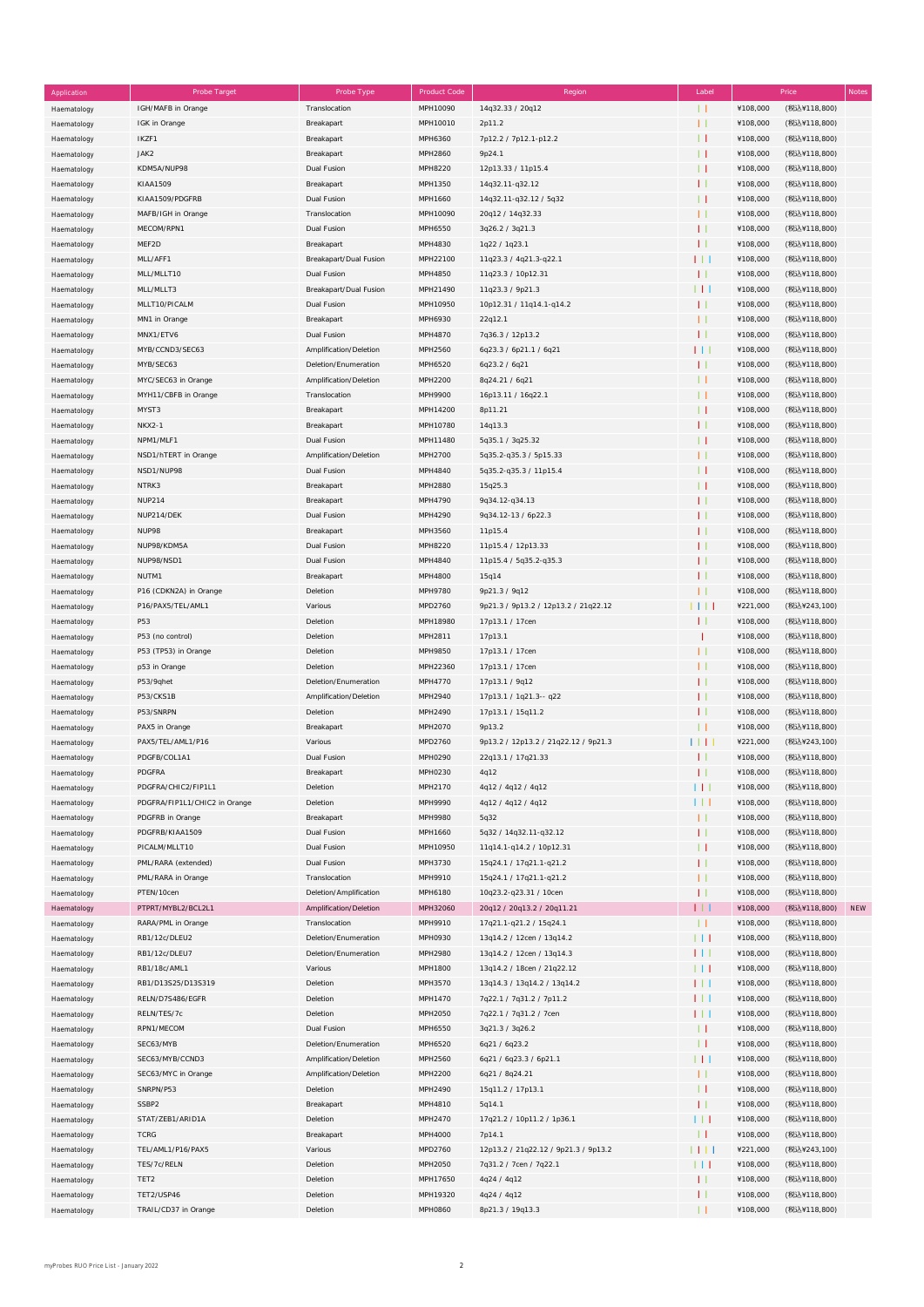| Application      | Probe Target                            | Probe Type                | <b>Product Code</b> | Region                               | Label           |          | Price<br>Notes |
|------------------|-----------------------------------------|---------------------------|---------------------|--------------------------------------|-----------------|----------|----------------|
| Haematology      | ZEB1/ARID1A/STAT                        | Deletion                  | MPH2470             | 10p11.2 / 1p36.1 / 17q21.2           | 1 L L           | ¥108,000 | (税込¥118,800)   |
| Haematology      | <b>ZNF384</b>                           | Breakapart                | MPH4820             | 12p13.31                             | $\perp$         | ¥108,000 | (税込¥118,800)   |
|                  |                                         |                           |                     |                                      |                 |          |                |
| Haematopathology | 10p14 Locus in Orange                   | Chromatin Localisation    | MPD9010             | 10p14                                |                 | ¥112,000 | (税込¥123,200)   |
| Haematopathology | 11cen in Aqua - Concentrated (Dual Use) | Enumeration               | MPD18811            | 11cen                                |                 | ¥112,000 | (税込¥123,200)   |
| Haematopathology | 11q23/11q24/11cen                       | Amplification/Deletion    | MPD6660             | 11q23.3 / 11q24.3 / 11cen            | $\Box$          | ¥112,000 | (税込¥123,200)   |
| Haematopathology | 11q23/11q24/11cen v2                    | Amplification/Deletion    | MPD20990            | 11q23.3 / 11q24.3 / 11cen            | $\Box$          | ¥112,000 | (税込¥123,200)   |
| Haematopathology | 18cen in Aqua - Concentrated (Dual Use) | Enumeration               | MPD18861            | 18cen                                |                 | ¥112,000 | (税込¥123,200)   |
|                  |                                         | Enumeration               | MPD5261             | 19q12                                |                 | ¥112,000 | (税込¥123,200)   |
| Haematopathology | 19q12                                   |                           |                     |                                      |                 |          |                |
| Haematopathology | 7q31/7c                                 | Deletion                  | MPD3600             | 7q31.2 / 7cen                        | П               | ¥112,000 | (税込¥123,200)   |
| Haematopathology | ABCG1                                   | Amplification             | MPD22290            | 21q22.3                              | $\mathbf{L}$    | ¥112,000 | (税込¥123,200)   |
| Haematopathology | ABL2 (Dual Use)                         | Breakapart                | MPD2670             | 1q25.2                               | $\mathbf{L}$    | ¥112,000 | (税込¥123,200)   |
| Haematopathology | API2 (BIRC3)/MALT1                      | Dual Fusion               | MPD1650             | 11q22.1-2 / 18q21.31-2               | $\mathbf{L}$    | ¥112,000 | (税込¥123,200)   |
|                  | ARSA/SMARCB1                            | Deletion                  | MPD2960             | 22q13.33 / 22q11.23                  | П               | ¥112,000 | (税込¥123,200)   |
| Haematopathology |                                         |                           |                     |                                      |                 |          |                |
| Haematopathology | ATM/11c                                 | Deletion                  | MPD13410            | 11q22.3 / 11cen                      | П               | ¥112,000 | (税込¥123,200)   |
| Haematopathology | ATM/12cen/D13S25/P53                    | Deletion/Enumeration      | MPD1790             | 11q22.3 / 12cen / 13q14.3 / 17p13.1  | 1 I I I         | ¥221,000 | (税込¥243,100)   |
| Haematopathology | BCL11B/TLX3                             | Dual Fusion               | MPD12970            | 14q32.2 / 5q35.1                     | $\mathbf{L}$    | ¥112,000 | (税込¥123,200)   |
| Haematopathology | BCL2L10/15cen                           | Amplification             | MPD6570             | 15q21.2 / 15cen                      | $\mathbf{L}$    | ¥112,000 | (税込¥123,200)   |
| Haematopathology | BCL3/IGH                                | Dual Fusion               | MPD10590            | 19q13.31-q13.32 / 14q32.33           | $\mathbf{L}$    | ¥112,000 | (税込¥123,200)   |
|                  |                                         |                           |                     |                                      |                 |          |                |
| Haematopathology | BCL6/MYC                                | Dual Fusion               | MPD2710             | 3q27.3-q28 / 8q24.21                 | $\perp$         | ¥112,000 | (税込¥123,200)   |
| Haematopathology | BRAF/7cen                               | Breakapart                | MPD7030             | 7q34 / 7p11.1-q11.1                  | 111             | ¥112,000 | (税込¥123,200)   |
| Haematopathology | BRAF/7cen in Orange                     | Breakapart                | MPD13560            | 7q34 / 7p11.1-q11.1                  | 111             | ¥112,000 | (税込¥123,200)   |
| Haematopathology | BRAF/KIAA1549 in Orange                 | Dual Fusion               | MPD13150            | 7q34                                 | $\perp$         | ¥112,000 | (税込¥123,200)   |
| Haematopathology | CCND2/12cen in Aqua                     | Breakapart/Enumeration    | MPD2730             | 12p13.3 / 12cen                      | 1 L L           | ¥112,000 | (税込¥123,200)   |
|                  |                                         |                           |                     |                                      |                 | ¥112,000 |                |
| Haematopathology | CDK4/12c/MDM2                           | Amplification             | MPD4880             | 12q13.3-q14.1 / 12cen / 12q15        | $\Box$          |          | (税込¥123,200)   |
| Haematopathology | CDKN2A/cMYC/9qh in Orange               | Amplification             | MPD4090             | 9p21.3 / 8q24.21 / 9q12              | 111             | ¥112,000 | (税込¥123,200)   |
| Haematopathology | c-KIT/SCFD2                             | Amplification             | MPD4070             | 4q12 / 4q12                          | -11             | ¥112,000 | (税込¥123,200)   |
| Haematopathology | cMYC/9qh/CDKN2A in Orange               | Amplification             | MPD4090             | 8q24.21 / 9q12 / 9p21.3              | $\perp$ $\perp$ | ¥112,000 | (税込¥123,200)   |
| Haematopathology | CREBBP/MYST3                            | Dual Fusion               | MPD12940            | 16p13.3 / 8p11.21                    | $\perp$         | ¥112,000 | (税込¥123,200)   |
|                  | D13S25/P53/ATM/12cen                    | Deletion/Enumeration      | MPD1790             | 13q14.3 / 17p13.1 / 11q22.3 / 12cen  | $\Box$          | ¥221,000 | (税込¥243,100)   |
| Haematopathology |                                         |                           |                     |                                      |                 |          |                |
| Haematopathology | D13S25/RB1/13q34                        | Breakapart                | MPD14270            | 13q14.3 / 13q14.2 / 13q34            | 111             | ¥112,000 | (税込¥123,200)   |
| Haematopathology | ETV6                                    | Breakapart                | MPD3680             | 12p13.2                              | $\mathbf{H}$    | ¥112,000 | (税込¥123,200)   |
| Haematopathology | FLI1/PAFAH1B2 in Aqua                   | Deletion/Breakapart       | MPD8320             | 11q24.3 / 11q23.3                    | 111             | ¥112,000 | (税込¥123,200)   |
| Haematopathology | FOXO1/PAX3/PAX7 in Orange               | Dual Fusion               | MPD6330             | 13q14.11 / 2q36.1 / 1p36.13          | 111             | ¥112,000 | (税込¥123,200)   |
|                  | GLIS2                                   | Breakapart                | MPD8330             | 16p13.3                              | $\perp$         | ¥112,000 | (税込¥123,200)   |
| Haematopathology |                                         |                           |                     |                                      |                 |          |                |
| Haematopathology | IGH Plus Tri-Colour                     | Breakapart                | MPD20940            | 14q32.3                              | $1 + 1$         | ¥112,000 | (税込¥123,200)   |
| Haematopathology | IGH Plus/MYC/8c Tri-Colour              | Dual Fusion/Amplification | MPD28000            | 14q32.33 / 8q24.21 / 8cen            | 1 L L           | ¥112,000 | (税込¥123,200)   |
| Haematopathology | IGH/BCL3                                | Dual Fusion               | MPD10590            | 14q32.33 / 19q13.31-q13.32           | $\perp$         | ¥112,000 | (税込¥123,200)   |
| Haematopathology | IGH/BCL6                                | Dual Fusion               | MPD4470             | 14q32.33 / 3q27.3                    | $\perp$         | ¥112,000 | (税込¥123,200)   |
| Haematopathology | IGH/CCND1/MAF v2                        | Dual Fusion               | MPD22710            | 14q32.33 / 11q13.3 / 16q23.1-q23.2   | 111             | ¥112,000 | (税込¥123,200)   |
|                  |                                         |                           |                     |                                      |                 |          |                |
| Haematopathology | IGH/FGFR3                               | Breakapart/Dual Fusion    | MPD19900            | 14q32.33 / 4p16.3                    | 111             | ¥112,000 | (税込¥123,200)   |
| Haematopathology | IGK/cMYC                                | Dual Fusion               | MPD4490             | 2p11.2 / 8q24.21                     | $\perp$         | ¥112,000 | (税込¥123,200)   |
| Haematopathology | IGL/cMYC                                | Dual Fusion               | MPD4480             | 22q11.22-q11.23 / 8q24.21            | $\perp$         | ¥112,000 | (税込¥123,200)   |
| Haematopathology | JAK2                                    | Breakapart                | MPD2680             | 9p24.1                               | $\mathbf{L}$    | ¥112,000 | (税込¥123,200)   |
| Haematopathology | JAK2/PCM1                               | <b>Dual Fusion</b>        | MPD13520            | 9p24.1 / 8p22                        | $\mathbf{L}$    | ¥112,000 | (税込¥123,200)   |
| Haematopathology | MALT1/API2 (BIRC3)                      |                           | MPD1650             | 18q21.31-2 / 11q22.1-2               | $\mathbf{H}$    | ¥112,000 | (税込¥123,200)   |
|                  |                                         | Dual Fusion               |                     |                                      |                 |          |                |
| Haematopathology | MAML2                                   | Breakapart                | MPD19760            | 11q21                                | Ħ               | ¥112,000 | (税込¥123,200)   |
| Haematopathology | MDM2/12cen                              | Amplification             | MPD4710             | 12q15 / 12cen                        | $\mathbf{L}$    | ¥112,000 | (税込¥123,200)   |
| Haematopathology | MDM2/CDK4/12c                           | Amplification             | MPD4880             | 12q15 / 12q13.3-q14.1 / 12cen        | 111             | ¥112,000 | (税込¥123,200)   |
| Haematopathology | MLF1/NPM1                               | Dual Fusion               | MPD12950            | 3q25.32 / 5q35.1                     | $\mathbf{H}$    | ¥112,000 | (税込¥123,200)   |
| Haematopathology | MLLT10/PICALM                           | Dual Fusion               | MPD12980            | 10p12.31 / 11q14.1-q14.2             | П               | ¥112,000 | (税込¥123,200)   |
|                  |                                         |                           |                     |                                      |                 |          |                |
| Haematopathology | MPO/P53                                 | Amplification/Deletion    | MPD4610             | 17q22 / 17p13.1                      | $\mathbf{L}$    | ¥112,000 | (税込¥123,200)   |
| Haematopathology | MT/16qhet                               | Amplification             | MPD6560             | 16q12.2-q13 / 16q11.2                | $\mathbf{L}$    | ¥112,000 | (税込¥123,200)   |
| Haematopathology | MYB/6cen                                | Deletion                  | MPD4600             | 6q23.3 / 6cen                        | Ħ               | ¥112,000 | (税込¥123,200)   |
| Haematopathology | MYC/8c/PVT1                             | Amplification             | MPD3320             | 8q24.21 / 8cen / 8q24.21             | $\perp$         | ¥112,000 | (税込¥123,200)   |
| Haematopathology | MYC/BCL6                                | Dual Fusion               | MPD2710             | 8q24.21 / 3q27.3-q28                 | $\mathbf{L}$    | ¥112,000 | (税込¥123,200)   |
|                  |                                         |                           |                     |                                      |                 | ¥112,000 | (税込¥123,200)   |
| Haematopathology | NCOA2                                   | Breakapart                | MPD20650            | 8q13.3                               | $\mathbf{L}$    |          |                |
| Haematopathology | NOTCH3/19q12                            | Amplification             | MPD1150             | 19p13.12 / 19cen                     | Ħ               | ¥112,000 | (税込¥123,200)   |
| Haematopathology | P16 (CDKN2A)/RB1/P53/SOX2               | Deletion                  | MPD7680             | 9p21.3 / 13q14.2 / 17p13.1 / 3q26.33 | $\Box$          | ¥221,000 | (税込¥243,100)   |
| Haematopathology | P53/10c                                 | Deletion                  | MPD3900             | 17p13.1 / 10p11.1                    | П               | ¥112,000 | (税込¥123,200)   |
| Haematopathology | P53/ATM/12cen/D13S25                    | Deletion/Enumeration      | MPD1790             | 11q22.3 / 17p13.1 / 12cen / 13q14.3  | 1111            | ¥221,000 | (税込¥243,100)   |
|                  | P53/MPO                                 | Amplification/Deletion    | MPD4610             | 17p13.1 / 17q22                      | $\perp$         | ¥112,000 | (税込¥123,200)   |
| Haematopathology |                                         |                           |                     |                                      |                 |          |                |
| Haematopathology | P53/RB1                                 | Deletion                  | MPD3230             | 17p13.1 / 13q14.2                    | $\mathbf{H}$    | ¥112,000 | (税込¥123,200)   |
| Haematopathology | P53/RB1/SOX2/P16 (CDKN2A)               | Deletion                  | MPD7680             | 17p13.1 / 13q14.2 / 3q26.33 / 9p21.3 | 1 I I I         | ¥221,000 | (税込¥243,100)   |
| Haematopathology | PAFAH1B2/FLI1 in Aqua                   | Breakapart/Deletion       | MPD8320             | 11q23.3 / 11q24.3                    | $\Box$          | ¥112,000 | (税込¥123,200)   |
| Haematopathology | PAX3/PAX7/FOXO1 in Orange               | Dual Fusion               | MPD6330             | 2q36.1 / 1p36.13 / 13q14.11          | 111             | ¥112,000 | (税込¥123,200)   |
| Haematopathology | PAX5                                    | Breakapart                | MPD3280             | 9p13.2                               | $\perp$         | ¥112,000 | (税込¥123,200)   |
|                  | PAX7/PAX3/FOXO1 in Orange               | Dual Fusion               | MPD6330             |                                      |                 | ¥112,000 |                |
| Haematopathology |                                         |                           |                     | 1p36.13 / 2q36.1 / 13q14.11          | 111             |          | (税込¥123,200)   |
| Haematopathology | PCM1/JAK2                               | Dual Fusion               | MPD13520            | 8p22 / 9p24.1                        | $\perp$         | ¥112,000 | (税込¥123,200)   |
| Haematopathology | PDGFRA in Orange                        | Amplification             | MPD13200            | 4q12 / 4p12                          | $\mathbf{L}$    | ¥112,000 | (税込¥123,200)   |
| Haematopathology | PRDM1/TNFAIP3/6cen in Orange            | Deletion                  | MPD11570            | 6q21 / 6q23.3 / 6p11.1               | 111             | ¥112,000 | (税込¥123,200)   |
| Haematopathology | PTEN/10cen                              | Deletion                  | MPD15000            | 10q23.2-q23.31 / 10cen               | $\mathbf{H}$    | ¥112,000 | (税込¥123,200)   |
| Haematopathology | PVT1/MYC/8c                             | Amplification             | MPD3320             | 8q24.21 / 8q24.21 / 8cen             | $\Box$          | ¥112,000 | (税込¥123,200)   |
|                  |                                         |                           |                     |                                      |                 |          |                |
| Haematopathology | RB1/P53                                 | Deletion                  | MPD3230             | 13q14.2 / 17p13.1                    | $\perp$         | ¥112,000 | (税込¥123,200)   |
| Haematopathology | RB1/P53/SOX2/P16 (CDKN2A)               | Deletion                  | MPD7680             | 13q14.2 / 17p13.1 / 3q26.33 / 9p21.3 | 1111            | ¥221,000 | (税込¥243,100)   |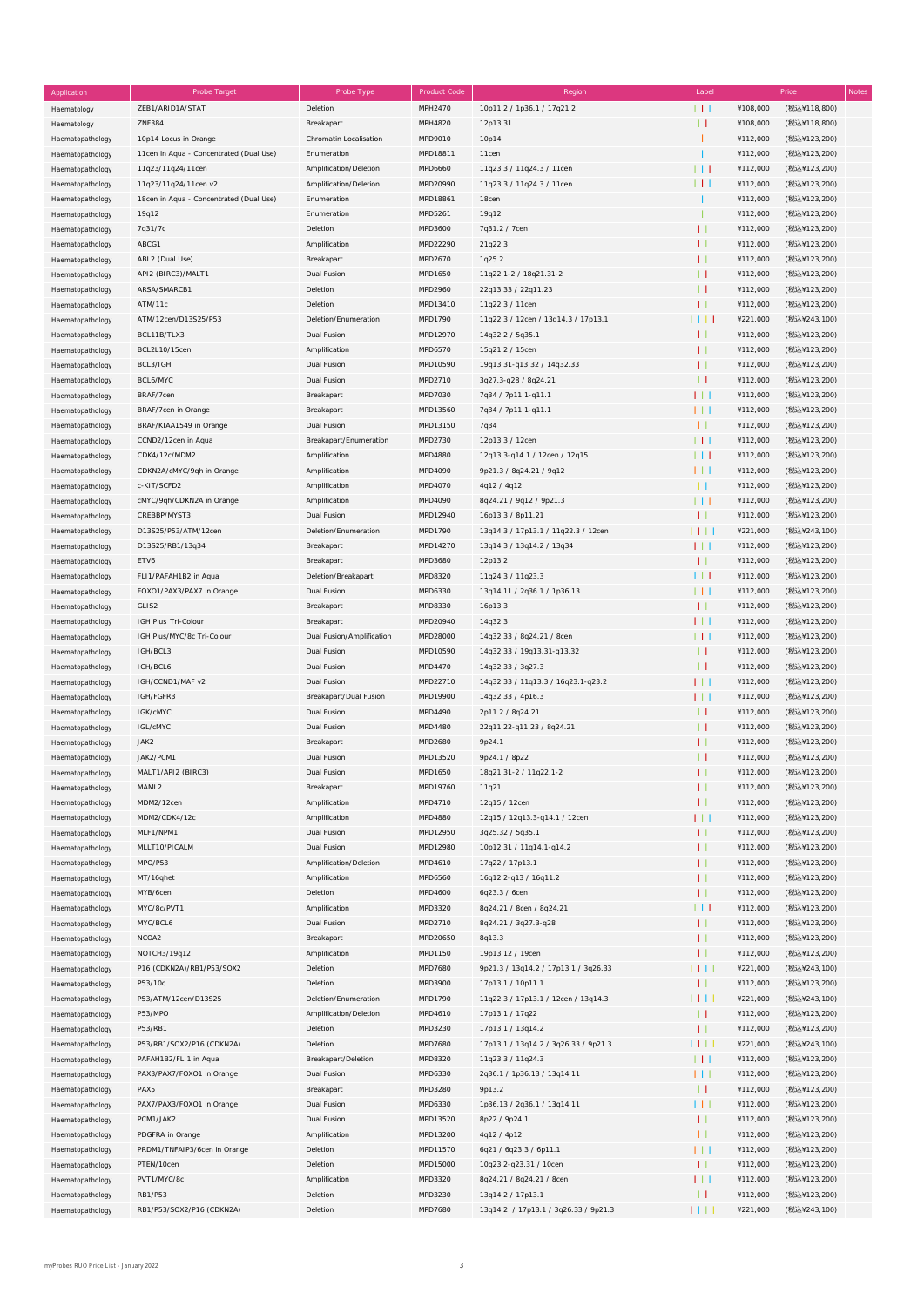| Application      | Probe Target                  | Probe Type                 | <b>Product Code</b> | Region                                          | Label             |          | Price<br><b>Notes</b> |
|------------------|-------------------------------|----------------------------|---------------------|-------------------------------------------------|-------------------|----------|-----------------------|
| Haematopathology | RBM15/MKL1                    | Dual Fusion                | MPD12960            | 1p13.3 /22q13.1-q13.2                           | $\mathbf{L}$      | ¥112,000 | (税込¥123,200)          |
| Haematopathology | SCFD2/c-KIT                   | Amplification              | MPD4070             | 4q12 / 4q12                                     | $\Box$            | ¥112,000 | (税込¥123,200)          |
|                  | SMARCB1/ARSA                  | Deletion                   | MPD2960             | 22q11.23 / 22q13.33                             | $\mathbf{H}$      | ¥112,000 | (税込¥123,200)          |
| Haematopathology |                               |                            |                     |                                                 |                   |          |                       |
| Haematopathology | SOX2/P16 (CDKN2A)/RB1/P53     | Deletion                   | MPD7680             | 3q26.33 / 9p21.3 / 13q14.2 / 17p13.1            | HH                | ¥221,000 | (税込¥243,100)          |
| Haematopathology | TP53/RUNX1                    | Deletion                   | MPD29470            | 17p13.1 / 21q22.12                              | $\mathbf{H}$      | ¥112,000 | (税込¥123,200)          |
| Haematopathology | IGH/BCL2 Plus                 | Translocation, Dual Fusion | MPD33170            | 14q32.3 / 18q21.33                              | $\perp$           | ¥112,000 | (税込¥123,200)          |
| Haematopathology | MLL v2                        | Breakapart                 | MPD33450            | 11q23.3                                         | $\mathbf{L}$      | ¥112,000 | (税込¥123,200)          |
| Pathology        | 10cen in Aqua                 | Enumeration                | MPA2991             | 10cen                                           | -1                | ¥58,000  | (税込¥63,800)           |
| Pathology        | 11q13                         | Amplification              | MPP18960            | 11q13.3 / 11p11.1                               | $\Box$            | ¥112,000 | (税込¥123,200)          |
| Pathology        | 12p13.3/12cen                 | Amplification/Deletion     | MPP3990             | 12p13.3 / 12p11.1                               | $\mathbf{L}$      | ¥112,000 | (税込¥123,200)          |
| Pathology        | 13q33/3p24                    | Dual Fusion                | MPP18612            | 13q33.3 / 3p24.1                                | $\perp$           | ¥112,000 | (税込¥123,200)          |
| Pathology        | 14q21/6q13/6q14               | Dual Fusion                | MPP18613            | 14q21.1-q21.2 / 6q12-q13 / 6q14.1               | $\Box$            | ¥112,000 | (税込¥123,200)          |
|                  | 16q22/Xp11                    | Dual Fusion                | MPP18611            | 16q22.1 / Xp11.2                                | $\mathbf{L}$      | ¥112,000 | (税込¥123,200)          |
| Pathology        |                               |                            |                     |                                                 |                   |          |                       |
| Pathology        | 17cen in Aqua                 | Enumeration                | MPP2023             | 17p11.1                                         | т                 | ¥60,000  | (税込¥66,000)           |
| Pathology        | 1p21.2/1p32.2/1p36.21         | Enumeration                | MPP23080            | 1p21.2 / 1p32.2 / 1p36.21                       | $\Box$            | ¥112,000 | (税込¥123,200)          |
| Pathology        | 1p31/20p12                    | Dual Fusion                | MPP18610            | 1p31.3 / 20q12.1                                | $\mathbf{H}$      | ¥112,000 | (税込¥123,200)          |
| Pathology        | 1p36 in Orange                | Deletion                   | MPA10270            | 1p36 / 1q                                       | $\mathbf{H}$      | ¥72,000  | (税込¥79,200)           |
| Pathology        | 1p36/3p21/3cen                | Enumeration                | MPP19110            | 1p36.3 / 3p21.3 / 3p11.1                        | П                 | ¥112,000 | (税込¥123,200)          |
| Pathology        | 1q32.1/1q41/1q31.1            | Enumeration                | MPP23090            | 1q32.1 / 1q41 / 1q31.1                          | $\Box$            | ¥112,000 | (税込¥123,200)          |
| Pathology        | 1qhet in Aqua                 | Enumeration                | MPP2021             | 1q12                                            |                   | ¥60,000  | (税込¥66,000)           |
| Pathology        | 20c/LAF/3c/8c                 | Enumeration                | MPP0120             | 20p11.1 / 2q11.2 / 3p11.1 / 8p11.1              | $\Box$            | ¥112,000 | (税込¥123,200)          |
| Pathology        | 20p12/1p31                    | Dual Fusion                | MPP18610            | 20q12.1 / 1p31.3                                | $\Box$            | ¥112,000 | (税込¥123,200)          |
|                  | 2cen in Aqua                  | Enumeration                | MPP2022             | 2p11.1                                          |                   | ¥60,000  | (税込¥66,000)           |
| Pathology        |                               |                            |                     |                                                 |                   |          |                       |
| Pathology        | 3c/8c/20c/LAF                 | Enumeration                | MPP0120             | 3p11.1 / 8p11.1 / 20p11.1 / 2q11.2              | 1 I I I           | ¥112,000 | (税込¥123,200)          |
| Pathology        | 3p21.3                        | Deletion                   | MPP14690            | 3p21.31                                         |                   | ¥112,000 | (税込¥123,200)          |
| Pathology        | 3p24/13q33                    | Dual Fusion                | MPP18612            | 3p24.1 / 13q33.3                                | Ш                 | ¥112,000 | (税込¥123,200)          |
| Pathology        | 6cen in Aqua                  | Enumeration                | MPA2341             | 6cen                                            |                   | ¥58,000  | (税込¥63,800)           |
| Pathology        | 7cen in Aqua                  | Enumeration                | MPP3200             | 7p11.1                                          |                   | ¥112,000 | (税込¥123,200)          |
| Pathology        | 7cen in Aqua (1 hour FISH)    | Enumeration                | MPA2110             | 7cen                                            |                   | ¥58,000  | (税込¥63,800)           |
| Pathology        | 8c/20c/LAF/3c                 | Enumeration                | MPP0120             | 8p11.1 / 20p11.1 / 2q11.2 / 3p11.1              | $\Box$            | ¥112,000 | (税込¥123,200)          |
|                  | 9p24.1/9qhet                  | Amplification              | MPP13810            | 9p24.1 / 9q12                                   | $\perp$           | ¥112,000 | (税込¥123,200)          |
| Pathology        |                               |                            |                     |                                                 |                   |          |                       |
| Pathology        | 9qhet in Aqua                 | Enumeration                | MPA2343             | 9q12                                            | -1                | ¥58,000  | (税込¥63,800)           |
| Pathology        | ALK/ROS1                      | Breakapart/Deletion        | MPP1820             | 2p23.2 / 6q22.1                                 | HH                | ¥112,000 | (税込¥123,200)          |
| Pathology        | ARHGEF18/BCAM/BSG             | Amplification              | MPP6420             | 19p13.2 / 19q13.31-q13.32 / 19p13.3             | Ш                 | ¥112,000 | (税込¥123,200)          |
| Pathology        | ASPSCR1/PRCC/TFE3             | Dual Fusion                | MPP1420             | 17q25.3 / 1q22-q23.1 / Xp11.23                  | Ш                 | ¥112,000 | (税込¥123,200)          |
| Pathology        | ATF1                          | Breakapart                 | MPP6940             | 12q13.12 / 2q13.12-q13.13                       | $\mathbf{H}$      | ¥112,000 | (税込¥123,200)          |
| Pathology        | BARTTIN (BSND)                | Deletion                   | MPP2330             | 1p32.3 / 1q12-1p12                              | $\perp$           | ¥60,000  | (税込¥66,000)           |
| Pathology        | BCAM/ARHGEF18/BSG             | Amplification              | MPP6420             | 19q13.31-q13.32 / 19p13.2 / 19p13.3             | Ш                 | ¥112,000 | (税込¥123,200)          |
| Pathology        | BCL10                         | Breakapart                 | MPP2720             | 1p22.3                                          | $\mathbf{H}$      | ¥112,000 | (税込¥123,200)          |
| Pathology        | <b>BCOR</b>                   | Breakapart                 | MPP17190            | Xp11.4                                          | $\mathbf{L}$      | ¥112,000 | (税込¥123,200)          |
|                  | BCOR/CCNB3                    | Dual Fusion                | MPP14810            | Xp11.4 / Xp11.22                                | $\perp$           | ¥112,000 | (税込¥123,200)          |
| Pathology        |                               |                            |                     |                                                 |                   |          |                       |
| Pathology        | BCR/16qh                      | Enumeration                | MPP1850             | 22q11.22-23 / 16q11.2                           | $\mathbf{H}$      | ¥112,000 | (税込¥123,200)          |
| Pathology        | <b>BRAF</b>                   | Breakapart                 | MPP0007             | 7q34                                            | $\mathbf{H}$      | ¥112,000 | (税込¥123,200)          |
| Pathology        | BRCA1/17cen/17q25.3           | Deletion                   | MPP9110             | 17q21.31 / 17q11.1 / 17q25.3                    | $\Box$            | ¥112,000 | (税込¥123,200)          |
| Pathology        | BSG/BCAM/ARHGEF18             | Amplification              | MPP6420             | 19p13.3 / 19q13.31-q13.32 / 19p13.2             | Ш                 | ¥112,000 | (税込¥123,200)          |
| Pathology        | BSG/NUMBL/MIR-373/MIR-181     | Amplification              | MPP3150             | 19p13.3 / 19q13.2 / 19q13.42 / 19p13.2-p13.12   | HH                | ¥112,000 | (税込¥123,200)          |
| Pathology        | CAPRIN1/11cen                 | Amplification              | MPP1020             | 11p13 / 11cen                                   | Ħ                 | ¥112,000 | (税込¥123,200)          |
| Pathology        | CARD11/DNMT3A/FAS             | Deletion                   | MPP2550             | 7p22.3-p22.2 / 2p23.3 / 10q23.31                | HТ                | ¥112,000 | (税込¥123,200)          |
| Pathology        | CCL24/7c                      | Amplification              | MPP15810            | 7q11.23 / 7cen                                  | $\mathbf{H}$      | ¥112,000 | (税込¥123,200)          |
| Pathology        | CCL25/MBOAT7/TNSF14/19q12     | Amplification              | MPP15730            | 19p13.2 / 19q13.42 / 19p13.3-13.2 / 19q11.1-q12 | 1111              | ¥112,000 | (税込¥123,200)          |
|                  | CCND1/11c                     | Amplification              | MPP13611            | 11q13.3 / 11p11.1                               |                   | ¥112,000 | (税込¥123,200)          |
| Pathology        |                               |                            | MPP17400            |                                                 | Ħ<br>$\mathbf{H}$ |          |                       |
| Pathology        | CCNE1                         | Amplification              |                     | 19p13.3 / 19q12                                 |                   | ¥112,000 | (税込¥123,200)          |
| Pathology        | CCNL1/3q29                    | Amplification              | MPP6130             | 3q25.31-q25.32 / 3q29                           | $\perp$           | ¥112,000 | (税込¥123,200)          |
| Pathology        | CD274/PDCD1LG2 (PDL1/2)/9qhet | Breakapart/Amplification   | MPP4930             | 9p24.1 / 9p24.1 / 9q12                          | $\Box$            | ¥112,000 | (税込¥123,200)          |
| Pathology        | CDK4 in Orange                | Amplification              | MPP2310             | 12q13.3-q14.1 / 12cen                           | $\perp$           | ¥60,000  | (税込¥66,000)           |
| Pathology        | CDK4 in Red                   | Amplification              | MPP2640             | 12q13.3-q14.1 / 12cen                           | $\mathbf{L}$      | ¥60,000  | (税込¥66,000)           |
| Pathology        | CDK6 in Orange                | Amplification              | MPP2320             | 7q21.2 / 7cen                                   | $\perp$           | ¥60,000  | (税込¥66,000)           |
| Pathology        | CIC                           | Breakapart                 | MPP2100             | 19q13.2                                         | $\mathbf{H}$      | ¥112,000 | (税込¥123,200)          |
| Pathology        | CIC in Orange                 | Breakapart                 | MPP1490             | 19q13.2                                         | $\mathbf{H}$      | ¥112,000 | (税込¥123,200)          |
| Pathology        | CIITA                         | Breakapart                 | MPP4920             | 16p13.1                                         | $\perp$           | ¥112,000 | (税込¥123,200)          |
|                  | cMYC/20q13.2                  | Deletion                   | MPP0070             | 8q24.2 / 20q13.2                                | $\perp$           | ¥112,000 | (税込¥123,200)          |
| Pathology        |                               |                            |                     |                                                 |                   |          |                       |
| Pathology        | cMYC/3cen/hTERC               | Amplification              | MPP1400             | 8q24.21 / 3cen / 3q26.2                         | ПI                | ¥112,000 | (税込¥123,200)          |
| Pathology        | CSNK2A1/20c                   | Amplification              | MPP0220             | 20p13 / 20cen                                   | $\perp$           | ¥112,000 | (税込¥123,200)          |
| Pathology        | CTNNB1/PLAG1                  | Dual Fusion                | MPP1440             | 3p22.1 / 8q12.1                                 | $\mathbf{H}$      | ¥112,000 | (税込¥123,200)          |
| Pathology        | D17S122/17cen/HER2            | Amplification              | MPP2090             | 17p12 / 17p11.1 / 17q12                         | 111               | ¥112,000 | (税込¥123,200)          |
| Pathology        | D7S486/EGFR                   | Amplification/Deletion     | MPP0910             | 7q31.2 / 7p11.2                                 | $\mathbf{H}$      | ¥112,000 | (税込¥123,200)          |
| Pathology        | DNMT3A/FAS/CARD11             | Deletion                   | MPP2550             | 2p23.3 / 10q23.31 / 7p22.3-p22.2                | Ш                 | ¥112,000 | (税込¥123,200)          |
| Pathology        | DUSP22/IRF4                   | Breakapart                 | MPP5610             | 6p25.3 / 6p11.1                                 | ПT                | ¥112,000 | (税込¥123,200)          |
| Pathology        | EGFR/D7S486                   | Amplification/Deletion     | MPP0910             | 7p11.2 / 7q31.2                                 | $\perp$           | ¥112,000 | (税込¥123,200)          |
| Pathology        | EGFR/P53                      | Deletion                   | <b>MPP0080</b>      | 7p11.2 / 17p13.1                                | $\perp$           | ¥112,000 | (税込¥123,200)          |
|                  | ERG                           | Breakapart                 | MPP0520             | 21q22.13-q22.2                                  | $\perp$           | ¥112,000 | (税込¥123,200)          |
| Pathology        | ETV6/NTRK3                    | Dual Fusion                | MPP2900             |                                                 | $\perp$           | ¥112,000 |                       |
| Pathology        |                               |                            |                     | 12p13.2 / 15q25.3                               |                   |          | (税込¥123,200)          |
| Pathology        | FAS/10c/PTEN/WAPAL            | Deletion                   | MPP0780             | 10q23.31 / 10cen / 10q23.31 / 10q23.2           | 1111              | ¥112,000 | (税込¥123,200)          |
| Pathology        | FAS/CARD11/DNMT3A             | Deletion                   | MPP2550             | 10q23.31 / 7p22.3-p22.2 / 2p23.3                | $\Box$            | ¥112,000 | (税込¥123,200)          |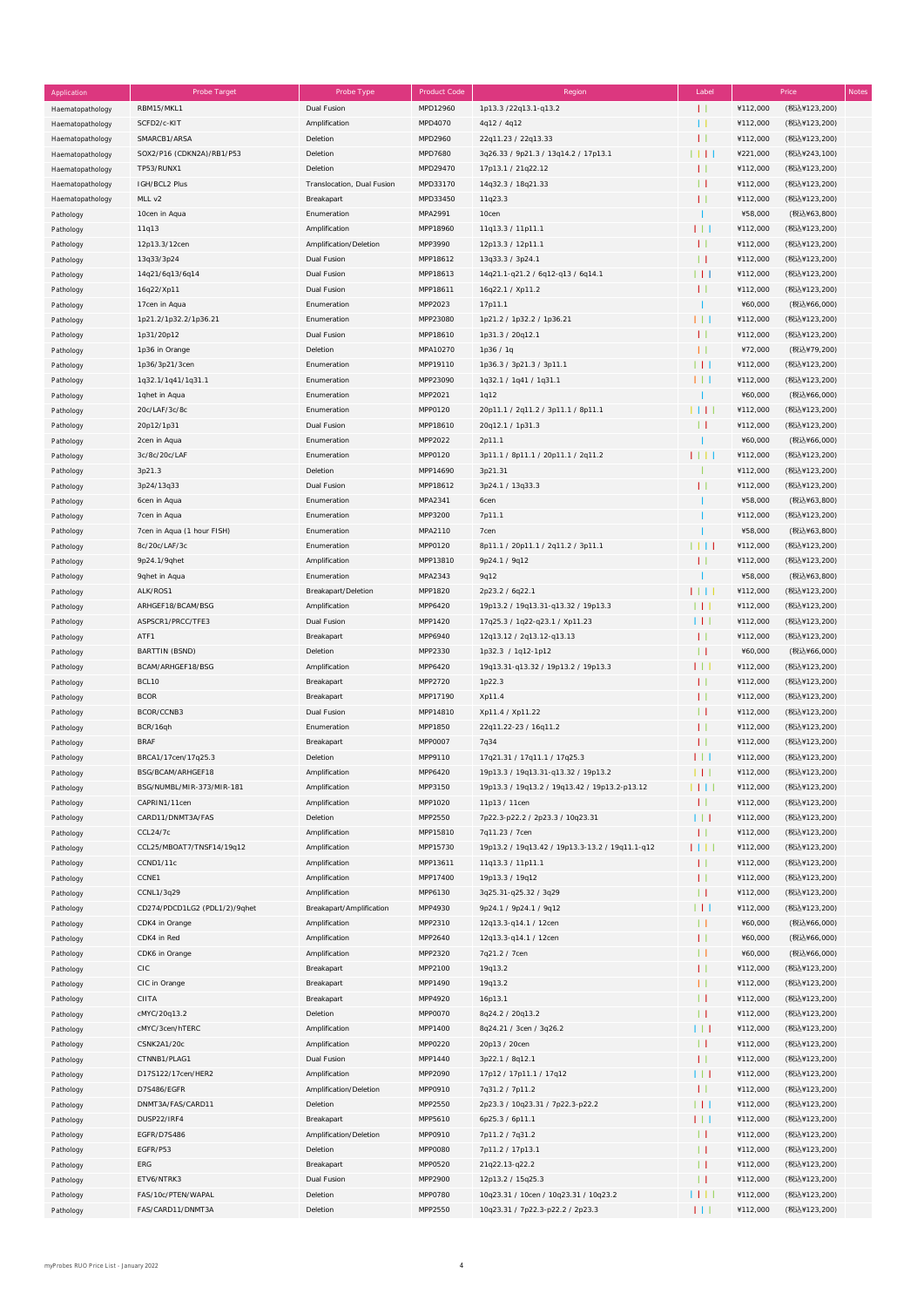| Application    | <b>Probe Target</b>           | Probe Type                | <b>Product Code</b> | Region                                        | Label        |          | Price<br><b>Notes</b> |
|----------------|-------------------------------|---------------------------|---------------------|-----------------------------------------------|--------------|----------|-----------------------|
| Pathology      | FOXP1                         | Breakapart                | MPP0670             | 3p13                                          | Ħ            | ¥112,000 | (税込¥123,200)          |
| Pathology      | GPR89/1p36.32                 | Amplification             | MPP13760            | 1q21.1 / 1p36.32                              | $\mathbf{H}$ | ¥112,000 | (税込¥123,200)          |
|                | HER2/D17S122/17cen            | Amplification             | MPP2090             | 17q12 / 17p12 / 17p11.1                       | 111          | ¥112,000 | (税込¥123,200)          |
| Pathology      | <b>HER2/P16</b>               |                           | MPP0060             |                                               | $\perp$      | ¥112,000 |                       |
| Pathology      |                               | Deletion                  |                     | 17q12 / 9p21.3                                |              |          | (税込¥123,200)          |
| Pathology      | HEY1/NCOA2/PKIA               | Dual Fusion               | MPP4510             | 8q21.13 / 8q13.3 / 8q21.12                    | 111          | ¥112,000 | (税込¥123,200)          |
| Pathology      | HMGA2                         | Breakapart                | MPP16360            | 12q14.3                                       | $\mathbf{L}$ | ¥112,000 | (税込¥123,200)          |
| Pathology      | hTERC/cMYC/3cen               | Amplification             | MPP1400             | 3q26.2 / 8q24.21 / 3cen                       | 111          | ¥112,000 | (税込¥123,200)          |
| Pathology      | hTERT                         | Breakapart                | MPP14710            | 5p15.33                                       | $\perp$      | ¥112,000 | (税込¥123,200)          |
| Pathology      | IGK/IGL/MYC                   | Dual Fusion               | MPP4350             | 2p11.2 / 22q11.21-q11.23 / 8q24.21            | 111          | ¥112,000 | (税込¥123,200)          |
| Pathology      | JAK2/9qhet                    | Amplification             | MPP4940             | 9p24.1 / 9q12                                 | $\mathbf{H}$ | ¥112,000 | (税込¥123,200)          |
| Pathology      | KLK10/MUC16/19c/TGFB1         | Amplification             | MPP1130             | 19q13.33-41 / 19p13.2 / 19q11.1-q12 / 19q13.2 | 1111         | ¥112,000 | (税込¥123,200)          |
| Pathology      | LAF/3c/8c/20c                 | Enumeration               | MPP0120             | 2q11.2 / 3p11.1 / 8p11.1 / 20p11.1            | 1111         | ¥112,000 | (税込¥123,200)          |
|                | MET                           | Breakapart                | MPP23060            | 7q31.2                                        | $\perp$      | ¥112,000 | (税込¥123,200)          |
| Pathology      |                               |                           |                     |                                               |              |          |                       |
| Pathology      | MGEA5                         | Breakapart                | MPP10920            | 10q24.31-q24.32 / 10q24.32                    | $\mathbf{H}$ | ¥112,000 | (税込¥123,200)          |
| Pathology      | MIR-181/BSG/NUMBL/MIR-373     | Amplification             | MPP3150             | 19p13.2-p13.12 / 19p13.3 / 19q13.2 / 19q13.42 | $\Box$       | ¥112,000 | (税込¥123,200)          |
| Pathology      | MMP9/20pter                   | Amplification             | MPP13612            | 20q13.12 / 20p13                              | $\mathbf{L}$ | ¥112,000 | (税込¥123,200)          |
| Pathology      | MUC16/19c/TGFB1/KLK10         | Amplification             | MPP1130             | 19p13.2 / 19q11.1-q12 / 19q13.2 / 19q13.33-41 | 1111         | ¥112,000 | (税込¥123,200)          |
| Pathology      | MYB/CCND3/SEC63               | Amplification/Deletion    | MPP2560             | 6q23.3 / 6p21.1 / 6q21                        | 111          | ¥112,000 | (税込¥123,200)          |
| Pathology      | MYC/IGK/IGL                   | Dual Fusion               | MPP4350             | 8q24.21 / 2p11.2 / 22q11.21-q11.23            | $\Box$       | ¥112,000 | (税込¥123,200)          |
| Pathology      | MYC/NKX3.1/8c                 | Deletion                  | MPP0420             | 8q24.21 / 8p21.2 / 8cen                       | 111          | ¥112,000 | (税込¥123,200)          |
| Pathology      | NCOA2/PKIA/HEY1               | Dual Fusion               | MPP4510             | 8q13.3 / 8q21.12 / 8q21.13                    | $\Box$       | ¥112,000 | (税込¥123,200)          |
| Pathology      | NCOR1/17c                     | Deletion                  | MPP14780            | 17p12-p11.2 / 17cen                           | $\mathbf{H}$ | ¥112,000 | (税込¥123,200)          |
|                | NKX3.1/8c/MYC                 | Deletion                  | MPP0420             | 8p21.2 / 8cen / 8q24.21                       | $\Box$       | ¥112,000 | (税込¥123,200)          |
| Pathology      |                               |                           |                     |                                               |              |          |                       |
| Pathology      | NR4A3                         | Breakapart                | MPP6950             | 9q22.3 / 9q31.1                               | $\perp$      | ¥112,000 | (税込¥123,200)          |
| Pathology      | NTRK1                         | Breakapart                | MPP15370            | 1q22-q23.1                                    | $\perp$      | ¥112,000 | (税込¥123,200)          |
| Pathology      | NTRK2                         | Breakapart                | MPP15380            | 9q21.32-q21.33                                | $\perp$      | ¥112,000 | (税込¥123,200)          |
| Pathology      | NTRK2/NTRK3                   | Breakapart                | MPP23540            | 9p21.32-p21.33 / 9p21.3 / 15q25.3             | $\Box$       | ¥112,000 | (税込¥123,200)          |
| Pathology      | NTRK3                         | Breakapart                | MPP15390            | 15q25.3-q26.1                                 | $\perp$      | ¥112,000 | (税込¥123,200)          |
| Pathology      | NTRK3/ETV6                    | Dual Fusion               | MPP2900             | 15q25.3 / 12p13.2                             | $\mathbf{H}$ | ¥112,000 | (税込¥123,200)          |
| Pathology      | NUMBL/MIR-373/MIR-181/BSG     | Amplification             | MPP3150             | 19q13.2 / 19q13.42 / 19p13.2-p13.12 / 19p13.3 | $\Box$       | ¥112,000 | (税込¥123,200)          |
| Pathology      | P15/P16 in Orange             | Deletion                  | MPP5150             | 9p21.3 / 9q12                                 | $\mathbf{L}$ | ¥112,000 | (税込¥123,200)          |
|                | P16/HER2                      | Deletion                  | MPP0060             | 9p21.3 / 17q12                                | $\mathbf{H}$ | ¥112,000 | (税込¥123,200)          |
| Pathology      | P53/EGFR                      | Deletion                  | <b>MPP0080</b>      | 17p13.1 / 7p11.2                              | $\mathbf{H}$ | ¥112,000 | (税込¥123,200)          |
| Pathology      |                               |                           |                     |                                               |              |          |                       |
| Pathology      | PDCD1LG2 (PDL1/2)/CD274/9qhet | Breakapart/Amplification  | MPP4930             | 9p24.1 / 9p24.1 / 9q12                        | $\Box$       | ¥112,000 | (税込¥123,200)          |
| Pathology      | PDE6B                         | Amplification             | MPP16880            | 4p16.3                                        | п            | ¥112,000 | (税込¥123,200)          |
| Pathology      | PKIA/NCOA2/HEY1               | Dual Fusion               | MPP4510             | 8q13.3 / 8q21.12 / 8q21.13                    | $\perp$      | ¥112,000 | (税込¥123,200)          |
| Pathology      | PLAG1                         | Breakapart                | MPP2270             | 8q12.1                                        | $\mathbf{H}$ | ¥112,000 | (税込¥123,200)          |
| Pathology      | PLAG1/CTNNB1                  | Dual Fusion               | MPP1440             | 8q12.1 / 3p22.1                               | $\perp$      | ¥112,000 | (税込¥123,200)          |
| Pathology      | POU5F1                        | Breakapart                | MPP6960             | 6p21.3                                        | $\perp$      | ¥112,000 | (税込¥123,200)          |
| Pathology      | PRCC/TFE3/ASPSCR1             | Dual Fusion               | MPP1420             | 1q22-q23.1 / Xp11.23 / 17q25.3                | $\Box$       | ¥112,000 | (税込¥123,200)          |
| Pathology      | PTEN                          | Breakapart                | MPP13700            | 10q23.2-q23.31 / 10q23.31                     | $\mathbf{L}$ | ¥112,000 | (税込¥123,200)          |
|                | PTEN/WAPAL/FAS/10c            | Deletion                  | MPP0780             | 10q23.31 / 10q23.2 / 10q23.31 / 10cen         | $\Box$       | ¥112,000 | (税込¥123,200)          |
| Pathology      | PTK2/8c                       |                           | MPP13613            |                                               | $\mathbf{H}$ | ¥112,000 |                       |
| Pathology      |                               | Amplification             |                     | 8q24.3 / 8cen                                 |              |          | (税込¥123,200)          |
| Pathology      | RB1                           | Breakapart                | MPP13690            | 13q14.2                                       | $\mathbf{L}$ | ¥112,000 | (税込¥123,200)          |
| Pathology      | REL                           | Amplification             | MPP5560             | 2p16.1 / 2q11.2                               | $\mathbf{L}$ | ¥112,000 | (税込¥123,200)          |
| Pathology      | RELA                          | Breakapart                | MPP16310            | 11q13.1 / 11q13.1-q13.2                       | $\mathbf{H}$ | ¥112,000 | (税込¥123,200)          |
| Pathology      | RET/NTRK1                     | Breakapart                | MPP23550            | 10q11.2 / 1q22-q23.1                          | 1111         | ¥112,000 | (税込¥123,200)          |
| Pathology      | RNF169/11c                    | Amplification             | MPP1480             | 11q13.4 / 11cen                               | $\mathbf{L}$ | ¥112,000 | (税込¥123,200)          |
| Pathology      | ROS1/ALK                      | Breakapart/Deletion       | MPP1820             | 6q22.1 / 2p23.2                               | 1111         | ¥112,000 | (税込¥123,200)          |
| Pathology      | SETDB1/1qhet                  | Amplification             | MPP5160             | 1q21.3 / 1q12                                 | $\mathbf{H}$ | ¥112,000 | (税込¥123,200)          |
| Pathology      | SGK3/MYC/8cen                 | Amplification             | MPP25450            | 8q13.1 / 8q24.2 / 8p11.1                      | 111          | ¥112,000 | (税込¥123,200)          |
| Pathology      | SMAD4/18c                     | Deletion                  | MPP14790            | 18q21.2 / 18cen                               | $\mathbf{L}$ | ¥112,000 | (税込¥123,200)          |
|                |                               | Deletion                  | MPP4910             |                                               |              | ¥112,000 |                       |
| Pathology      | SOCS1/16qhet                  |                           |                     | 16p13.1 / 16q11.2                             | $\perp$      |          | (税込¥123,200)          |
| Pathology      | SPAG5                         | Amplification             | MPP26210            | 17q11.2 / 17p11.1                             | $\mathbf{H}$ | ¥112,000 | (税込¥123,200)          |
| Pathology      | TFE3/ASPSCR1/PRCC             | Dual Fusion               | MPP1420             | Xp11.23 / 17q25.3 / 1q22-q23.1                | 111          | ¥112,000 | (税込¥123,200)          |
| Pathology      | TGFB1/KLK10/MUC16/19c         | Amplification             | MPP1130             | 19q13.2 / 19q13.33-41 / 19p13.2 / 19q11.1-q12 | 1 I I I      | ¥112,000 | (税込¥123,200)          |
| Pathology      | TGFBR3                        | Breakapart                | MPP10910            | 1p22.2-p22.1 / 1p22.1                         | $\perp$      | ¥112,000 | (税込¥123,200)          |
| Pathology      | TOP1/20pter                   | Amplification/Deletion    | MPP1760             | 20q12 / 20p13                                 | $\mathbf{L}$ | ¥112,000 | (税込¥123,200)          |
| Pathology      | <b>TP63</b>                   | Breakapart                | MPP5620             | 3q28 / 3q29                                   | $\Box$       | ¥112,000 | (税込¥123,200)          |
| Pathology      | USP6                          | Breakapart                | MPP3060             | 17p13.2                                       | $\perp$      | ¥112,000 | (税込¥123,200)          |
| Pathology      | VHL in Orange                 | Deletion                  | MPP5140             | 3p25.3 / 3p11.1                               | $\mathbf{H}$ | ¥112,000 | (税込¥123,200)          |
|                | WAPAL/FAS/10c/PTEN            | Deletion                  | MPP0780             | 10q23.2 / 10q23.31 / 10cen / 10q23.31         | HH           | ¥112,000 | (税込¥123,200)          |
| Pathology      |                               |                           |                     |                                               |              |          |                       |
| Pathology      | WWTR1 (TAZ) in Orange         | Breakapart                | MPP2460             | 3q25.1 / 3q24-q25.1                           | $\mathbf{L}$ | ¥112,000 | (税込¥123,200)          |
| Pathology      | Xp11/16q22                    | Dual Fusion               | MPP18611            | Xp11.2 / 16q22.1                              | $\perp$      | ¥112,000 | (税込¥123,200)          |
| Pathology      | YAP1                          | Breakapart                | MPP16300            | 11q22.1 / 11q22.1-q22.2                       | $\mathbf{L}$ | ¥112,000 | (税込¥123,200)          |
| Pathology      | YWHAZ/NCOR1/E2F3              | Amplification             | MPP13610            | 8q22.3 / 17p11.2-p12 / 6p22.3                 | 111          | ¥112,000 | (税込¥123,200)          |
| Pathology      | MIEN1/GRB7                    | Amplification             | MPP25200            | 17q12-17q21.1 / 17cen                         | Ħ            | ¥112,000 | (税込¥123,200)          |
| Pathology      | <b>HER2/17c</b>               | Amplification             | MPP29720            | 17q12 / 17cen                                 | $\mathbf{H}$ | ¥112,000 | (税込¥123,200)          |
| Pathology      | FGFR2                         | Amplification             | MPP29950            | 10q26.12-q26.13 / 10cen                       | $\mathbf{L}$ | ¥112,000 | (税込¥123,200)          |
| Pathology      | SPAG5/HER2/17cen              | Amplification             | MPP34700            | 17q11.2 / 17q12 / 17cen                       | $\Box$       | ¥112,000 | (税込¥123,200)          |
| Constitutional | 11cen in Aqua                 | Enumeration               | MPA2344             | 11cen                                         |              | ¥58,000  | (税込¥63,800)           |
|                |                               | Enumeration               | MPA2345             | 15cen                                         |              | ¥58,000  | (税込¥63,800)           |
| Constitutional | 15cen in Aqua                 |                           |                     |                                               |              |          |                       |
| Constitutional | 18cen in Aqua                 | Enumeration               | MPA2346             | 18cen                                         |              | ¥58,000  | (税込¥63,800)           |
| Constitutional | 21q22.13                      | Translocation/Enumeration | MPA2530             | 21q22.13                                      |              | ¥72,000  | (税込¥79,200)           |